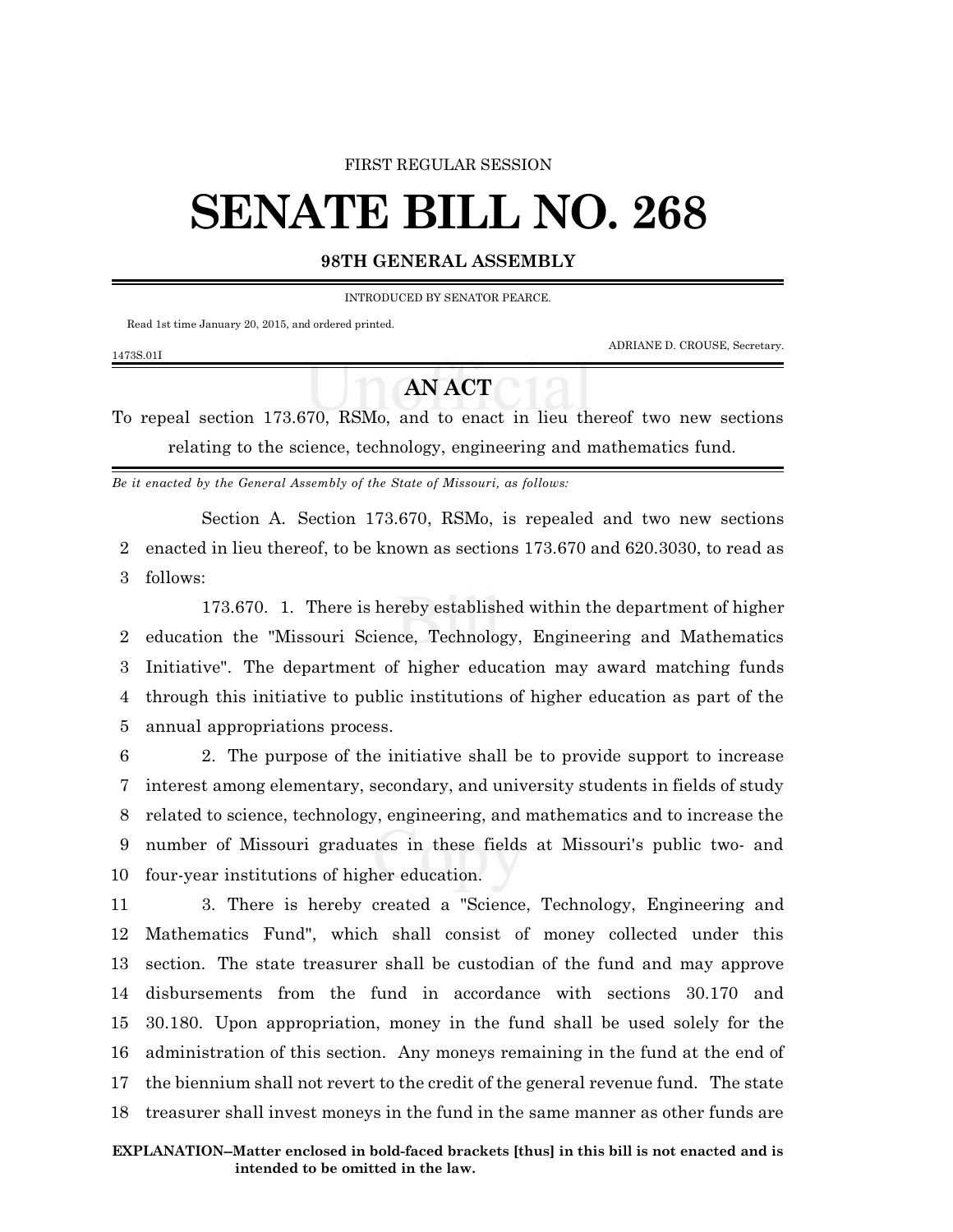invested. Any interest and moneys earned on such investments shall be credited to the fund.

 4. As part of the initiative, the department of higher education shall develop a process to award grants to Missouri public two- and four-year institutions of higher education and school districts that have entered into articulation agreements to offer information technology certification through technical course work leading to postsecondary academic credit through the program established in section 173.675.

 5. The general assembly may appropriate funds to the science, technology, engineering**[**,**]** and mathematics fund to match institution funds to support the following programs:

 (1) Endowed teaching professor programs, which provide funds to support faculty who teach undergraduate courses in science, technology, engineering, or mathematics fields at public institutions of higher education;

 (2) Scholarship programs, which provide financial aid or loan forgiveness awards to Missouri students who study in the science, technology, engineering, or mathematics fields or who plan to enter the teaching field in Missouri with an emphasis on science, technology, engineering, and mathematics areas;

 (3) Experiential youth programs at public colleges or universities, designed to provide Missouri middle school, junior high, and high school students with the opportunity to experience science, technology, engineering, and mathematics fields through camps or other educational offerings;

 (4) Career enhancement programs for current elementary and secondary teachers and professors at Missouri public and private colleges and universities in the science, technology, engineering, or mathematics fields to improve the quality of teaching.

 **6. Any taxpayer hiring a person who is currently enrolled as a student majoring in a field of study related to science, technology, engineering, or mathematics, at any two-year or four-year public or private Missouri college or university, to fill an internship position in the fields of science, technology, engineering, or mathematics may apply to have up to five thousand dollars of the taxpayer's state tax liability transferred from the general revenue fund and placed in the science, technology, engineering and mathematics fund established in subsection 3 of this section, upon appropriation. For purposes of this subsection, "state tax liability" means any liability incurred by a**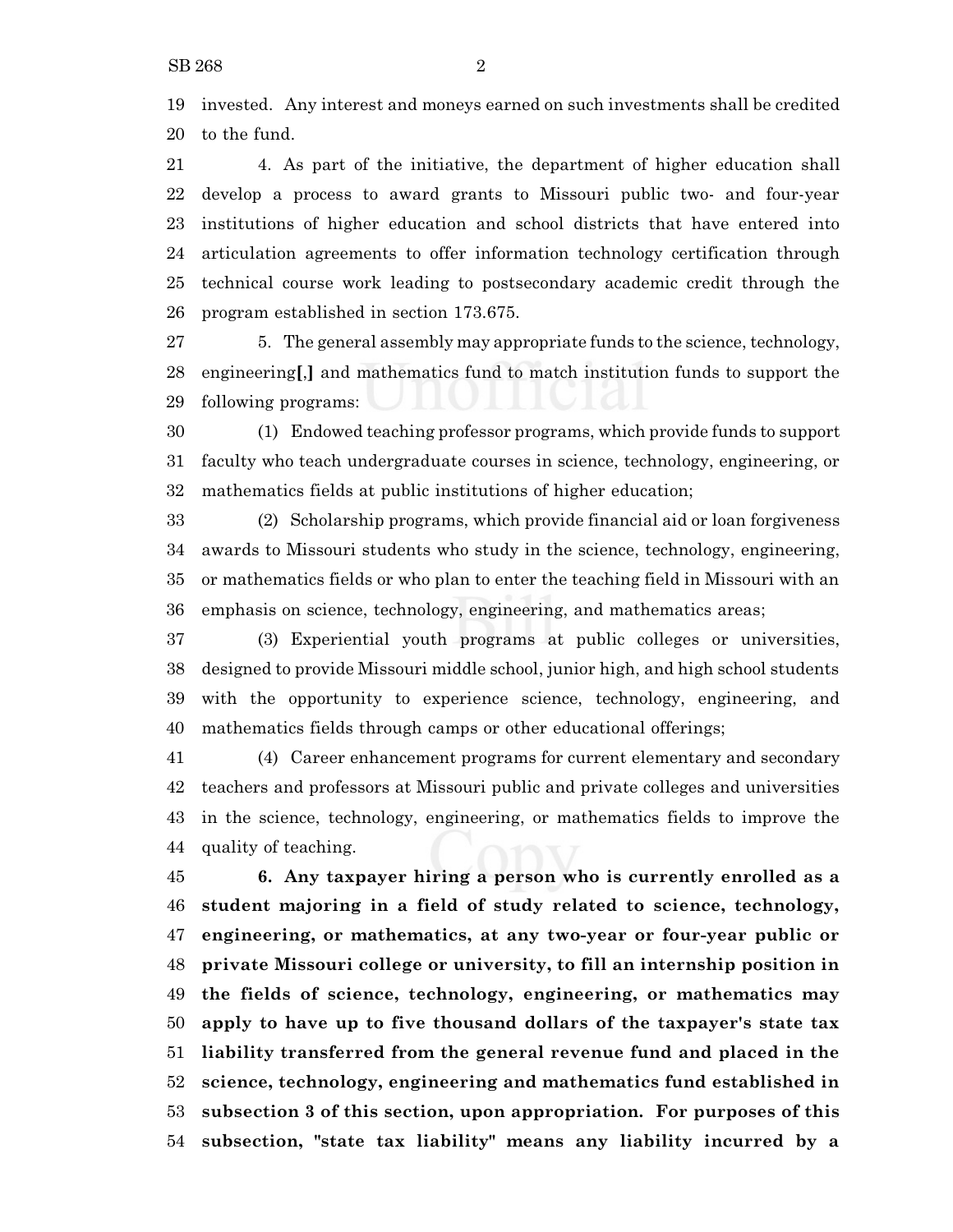SB 268 3

 **taxpayer under the provisions of chapter 143, excluding withholding tax imposed by sections 143.191 to 143.265, or the tax imposed in chapter 147, 148, or 153. The department of higher education shall establish a procedure for approving applications under this section. For purposes of this subsection, the taxpayer's state tax liability shall be paid before a transfer under this subsection occurs. The cumulative amount of taxes transferred to the science, technology, engineering and mathematics fund under this subsection and section 620.3030 shall not exceed an annual total of fifty thousand dollars from all participating taxpayers. In the event a donation is made to the fund from a third party, that donation shall not count towards the fifty thousand dollar annual limit. In order to qualify for purposes of this subsection, the internship shall be:**

**(1) Located within the state of Missouri; and**

 **(2) For a duration of at least twelve weeks and consist of at least fifteen hours of work per week.**

 **7. The department of higher education may promulgate rules and regulations for the administration of this section. Any rule or portion of a rule, as that term is defined in section 536.010, that is created under the authority delegated in this section shall become effective only if it complies with and is subject to all of the provisions of chapter 536 and, if applicable, section 536.028. This section and chapter 536 are nonseverable and if any of the powers vested with the general assembly under chapter 536 to review, to delay the effective date, or to disapprove and annul a rule are subsequently held unconstitutional, then the grant of rulemaking authority and any rule proposed or adopted after August 28, 2015, shall be invalid and void.**

**620.3030. 1. This section shall be known and may be cited as the "Economic-Education Partnership Act".**

**2. As used in this section, the following terms mean:**

 **(1) "Educational benefits", the funds provided by an employer to a qualified individual or to an accredited educational institution for a period of up to five years to pay any portion of the tuition or fees for a qualified individual pursuing an associates degree, bachelors degree, masters degree, or doctorate degree in a field of study related to health care, engineering, or information technology related programs;**

**(2) "Employer", a business with facilities in Missouri that employs**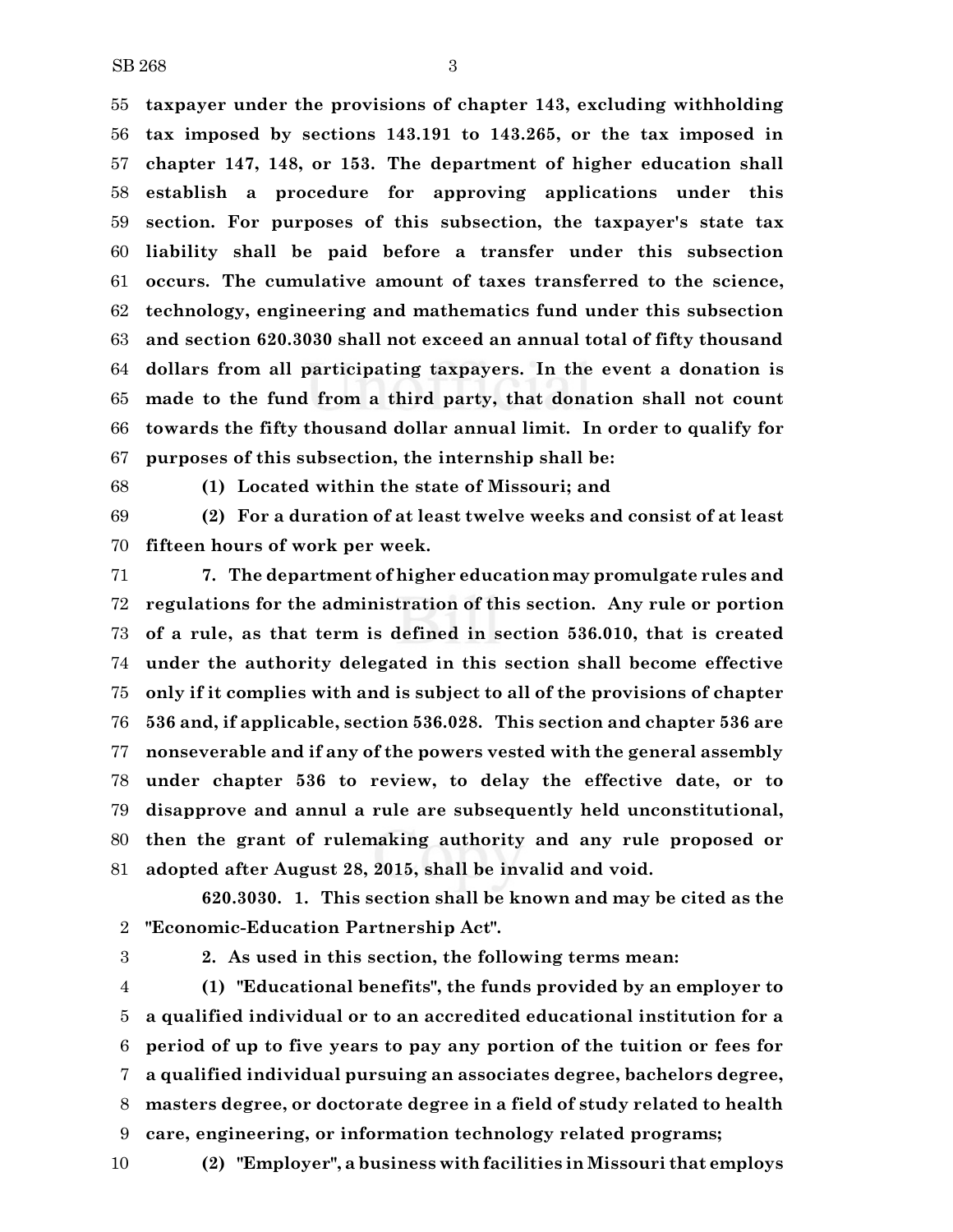**a qualified individual upon the completion of the individual's degree or training for at least the same length of time as the employer provided educational benefits or training to the qualified individual;**

 **(3) "Fund", the science, technology, engineering and mathematics fund established in section 173.670;**

**(4) "Qualified individual", an individual:**

**(a) Who is a resident of this state;**

**(b) Who is employed by an employer in Missouri;**

 **(c) Who has an annual individual gross income of two hundred thousand dollars or less; and**

 **(d) Who pursues an advanced certificate, associates degree, bachelors degree, masters degree, or doctorate degree in a field of study related to health care, engineering, or information technology related programs;**

 **(5) "State tax liability", any liability incurred by a taxpayer under the provisions of chapter 143, excluding withholding tax imposed by sections 143.191 to 143.265, or the tax imposed in chapter 147, 148, or 153.**

 **3. An employer that provides educational benefits to a qualified individual, or trains a qualified individual for an employment position in the health care, engineering, or information technology fields for no more than one year, may apply to have up to five thousand dollars of the taxpayer's state tax liability transferred from the general revenue fund and placed in the fund, upon appropriation. The department of higher education shall establish a procedure for approving applications under this section. For purposes of this section, the taxpayer's state tax liability shall be paid before a transfer under this section occurs. The cumulative amount of taxes transferred to the fund under this section and subsection 5 of section 173.670 shall not exceed an annual total of fifty thousand dollars from all participating taxpayers. In the event a donation is made to the fund from a third party, that donation shall not count towards the fifty thousand dollar annual limit. 4. The department of economic development may audit**

**employers to ensure compliance with the provisions of this section.**

 **5. An employer that has provided educational benefits prior to the effective date of this section shall only apply to have up to five thousand dollars of the taxpayer's state tax liability removed from the**